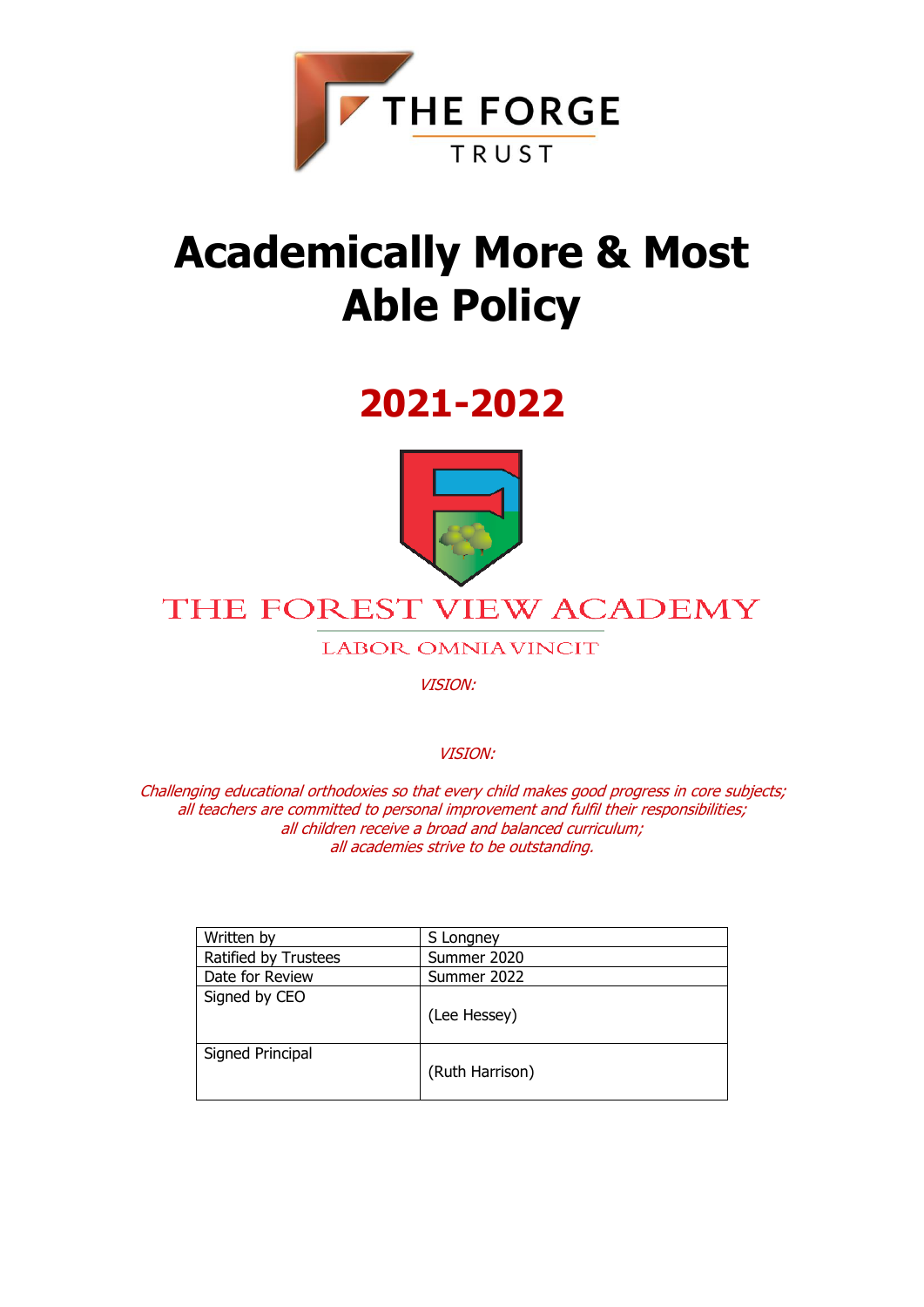### **Contents Page**

## Page Number

| 1) Introduction                                    | 3 |
|----------------------------------------------------|---|
| 2) Identification of Academically More & Most Able | 3 |
| 3) Procedure for Identifying Most Able Pupils      | 4 |
| 4) Provision for More Able Pupils                  | 4 |
| 5) Provision for Most Able Pupils                  | 5 |
| 6) Involving Parents/Carers                        | 5 |
| 7) Monitoring and review                           | 6 |
| Appendix 1 - Individual Challenge Plan             |   |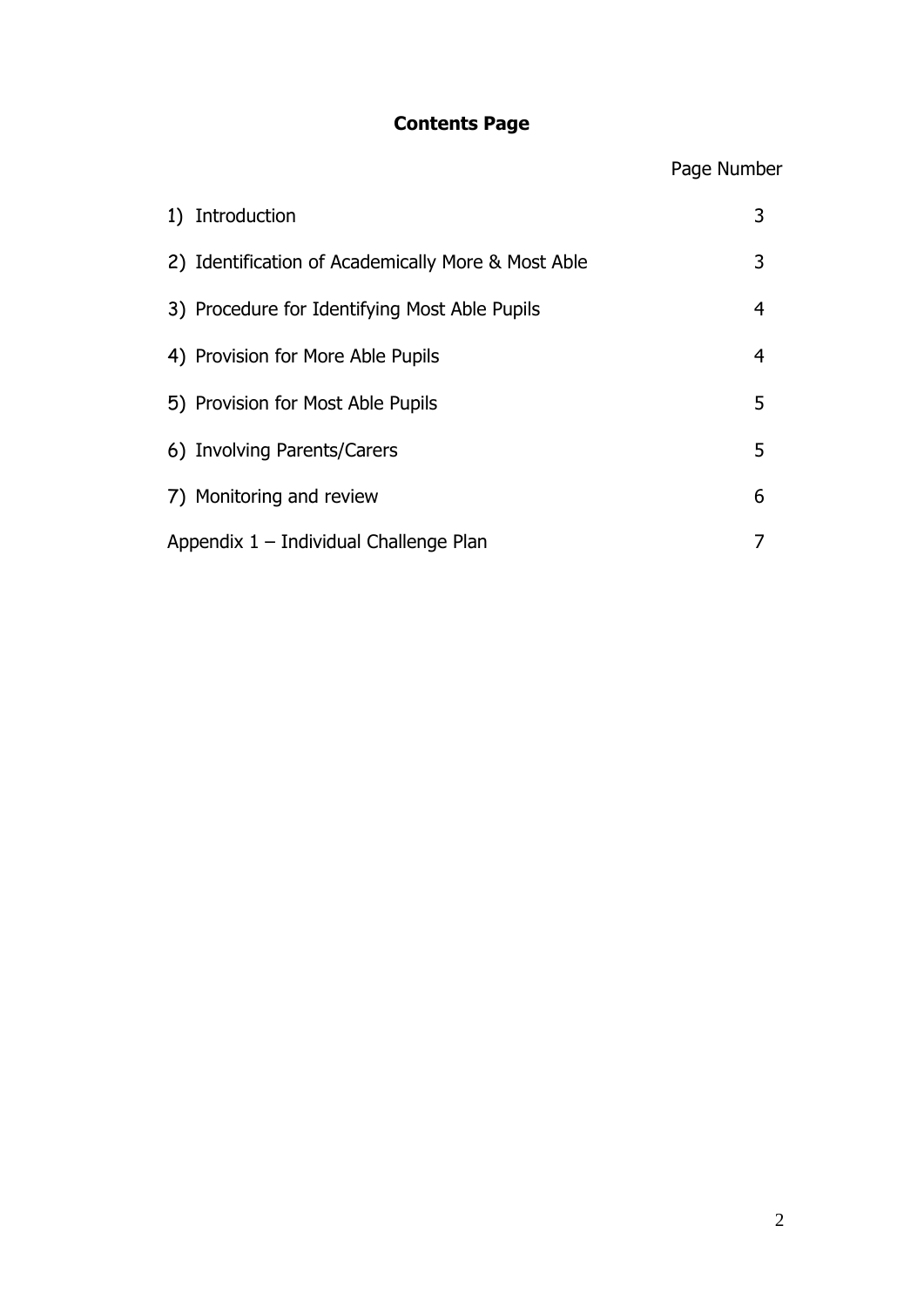#### 1) Introduction

At The Forest View Academy, we provide outstanding 'personalisation' of learning for our children by providing low class sizes and ability setting our children. As an academy, we invest hugely to achieve this, which constitutes a significant percentage of our Pupil Premium income.

Provision for our 'more' and 'most' able children is an integral part of the whole school teaching programme. The purpose of this policy is to ensure that we recognise and support the needs of these children according to national guidelines.

The Department for Education no longer uses the term 'Gifted & Talented', but does recognise the needs of academically **more** able pupils. They advise schools to 'decide how best to cater for these pupils, while ensuring the needs of all pupils are met.'

Ofsted, in their latest inspection handbook, say 'inspectors will pay particular attention to whether the **most** able pupils are making progress…'

As an Academy, we have reviewed all the current guidelines and have chosen to adopt the following terms to distinguish the children referred to in this policy:

- Academically '**more**' able children refers to a child who entered the year group or key stage above the national expectations in English or mathematics.
- Academically '**most**' able children refers to a child whose ability in English or mathematics is **significantly** above that of their peers.

We no longer put a target on the number of children we think would be identified under each category. However, currently, around **20-30%** of our children are identified as academically **more** able and **2-3%** identified as **most** able across the Academy.

2) Identification of Academically More & Most Able

We use a range of ongoing strategies to identify our more and most able children. This process begins when the child joins our school. The Academy's identification of more able pupils will be informed by ongoing termly assessment in years 3-6. The criteria for the identification of **more** able pupils is as follows:

| <b>Year Group</b> | <b>Assessment Result</b>                               |  |  |  |  |
|-------------------|--------------------------------------------------------|--|--|--|--|
| Y3.               | A (advanced) in either reading, writing, maths or SPaG |  |  |  |  |
| Y4                | A (advanced) in either reading, writing, maths or SPaG |  |  |  |  |
| Y5                | A (advanced) in either reading, writing, maths or SPaG |  |  |  |  |
| Yհ                | A (advanced) on entry to Y6                            |  |  |  |  |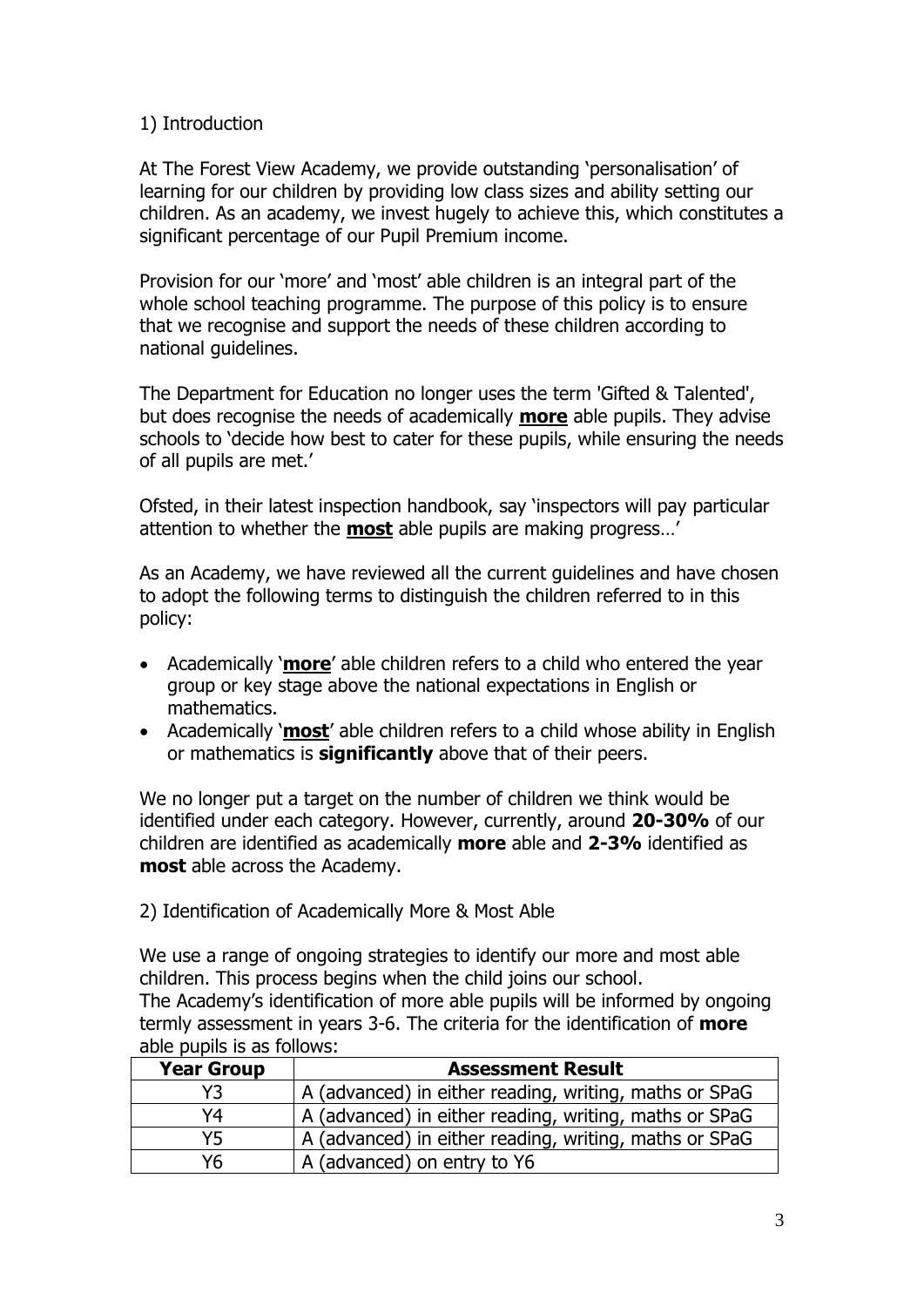The identification of our **most** able pupils is informed by both assessment and observation. If a child is identified as more able and their attainment is **significantly above that of their peers**, then the pupil may be classed as **most** able.

#### 3) Procedure for Identifying Most Able Pupils

If a child is identified as more able and their attainment is **significantly above that of their peers** then the class teacher, in the first instance, must seek the advice of their year group leader in identifying the child as **most** able. If the year group leader is satisfied that the child's ability is significantly above that of their peers **and** additional provision is required to meet the child's needs, then the child should be referred to the designated member of the school's leadership team (Mr Ford). The designated member of the leadership team will collate any necessary information and make the final decision on whether or not to identify the child as most able.

#### 4) Provision for More Able Pupils

The needs of our more able pupils is met through the trust's commitment to personalisation. Children will have individual targets set for them each year, based on both their prior attainment and a commitment to achieving progress that is in the top 1% for schools.

Children are set by ability and work within these sets is carefully matched to the individual child's ability. These sets are fluid and reviewed on a regular basis.

The progress of our more able pupils is monitored carefully each term and pupil progress meetings are held with individual teachers to discuss any child not making the progress expected of them.

Attainment and progress data is shared bi-weekly at the Principal's Forum, where trends are carefully monitored and acted upon. This information is shared with the board of trustees on a termly basis.

5) Provision for Most Able Pupils

Children who are identified as most able will be provided with an Individual Challenge Plan (see appendix I). They will also be added to a register of most able pupils.

The plan will include information about the provision provided to date, along with individual targets for the child over the academic year, split into each term.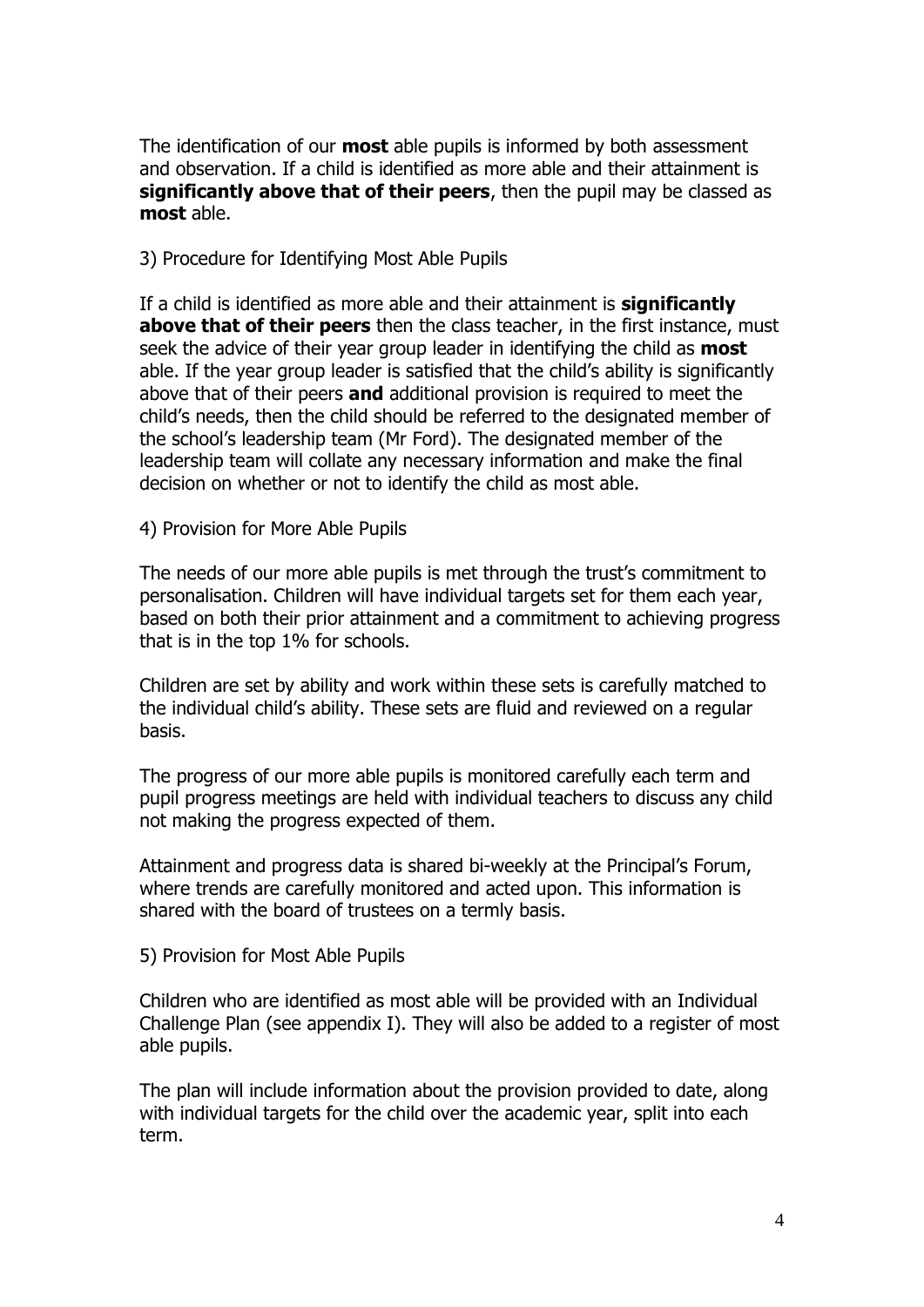The plan will be completed by the child's class teacher with the help of the relevant year group leader and, if required, the designated member of the leadership team (Mr Ford).

Parents will have an opportunity to contribute to the plan and are required to sign a copy to confirm they have read and understood the provision that is planned for the year.

#### 6) Involving Parents/Carers

Communication with parents is paramount and is an embedded part of the process of identifying and supporting our academically more able and most able children.

Regular discussions take place between the class teacher and the parent/carer, either through parents' evening or during other meetings before or after school. Parents are notified when their child is identified as most able and placed on the register. Staff work with together with parents/carers to identify appropriate provision to ensure that the child is being adequately challenged, so they remain motivated in their learning through the Individual Challenge Plan (Appendix I).

Staff in school work closely with carers to signpost them to appropriate extracurricular activities. Home learning is appropriately planned to meet the individual needs of all children.

#### 7) Monitoring & Review

There is a nominated leader, currently Mr Ford, who, with support from the Principal and other senior leaders, co-ordinates the provision and practice within the school for academically more able and most able children. This role includes:

- running a register of academically most able pupils;
- monitoring teachers' planning to ensure that suitable tasks and activities are being undertaken across all curriculum areas by higher achievers;
- regularly reviewing the teaching arrangements for these particular children, monitoring their progress through termly discussions with teachers, lesson drop ins and data analysis;
- supporting staff in the identification of these children and on teaching and learning strategies;
- liaising with parents on related issues.

Our nominated leader for co-ordinating the provision of more and most able children provides feedback to both the Principal's Forum and Board of Trustees. The monitoring can include feedback from parents and children and classroom observations of teaching and learning.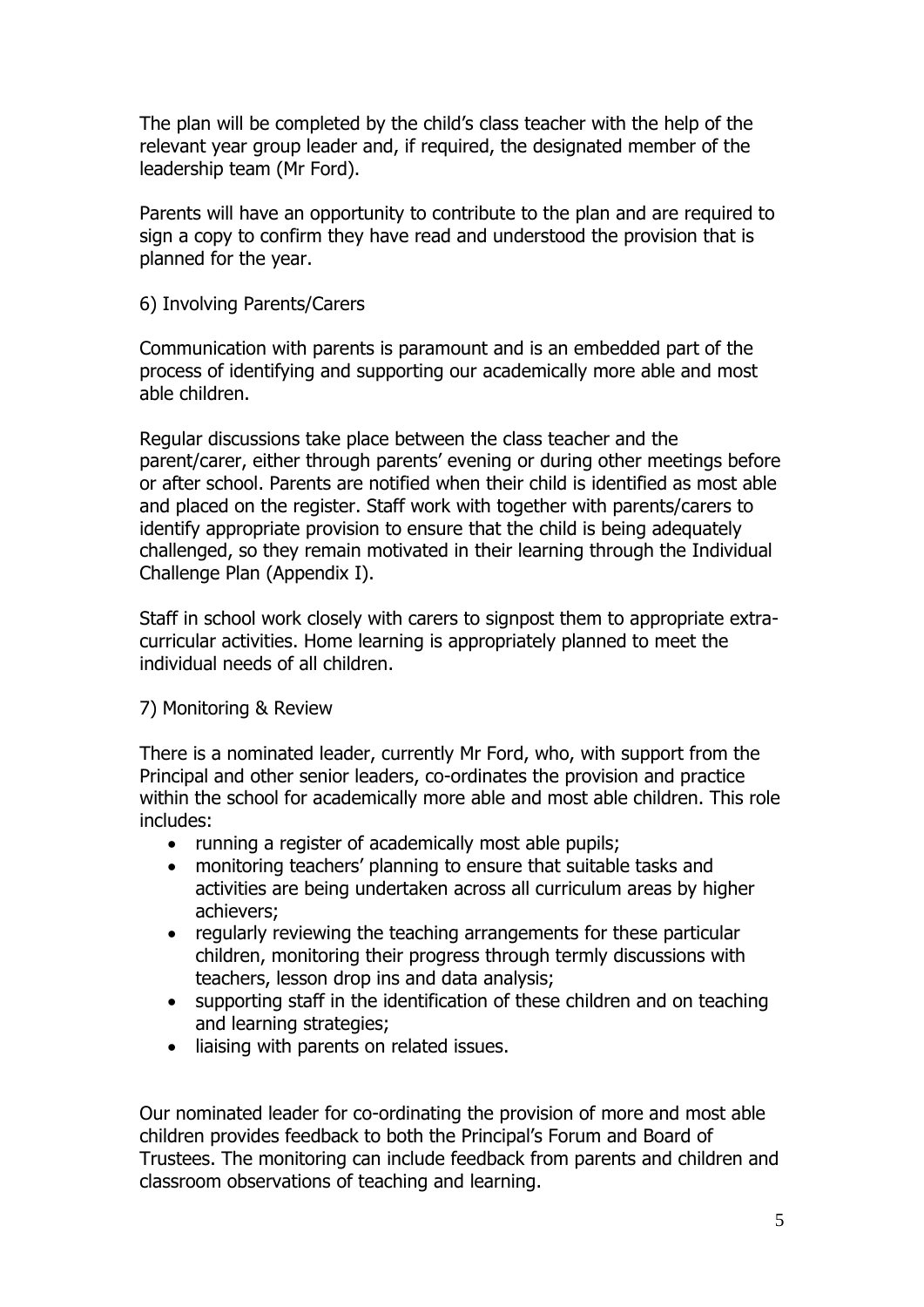This policy will be reviewed annually along with other policies that fall under the category of 'inclusion'.